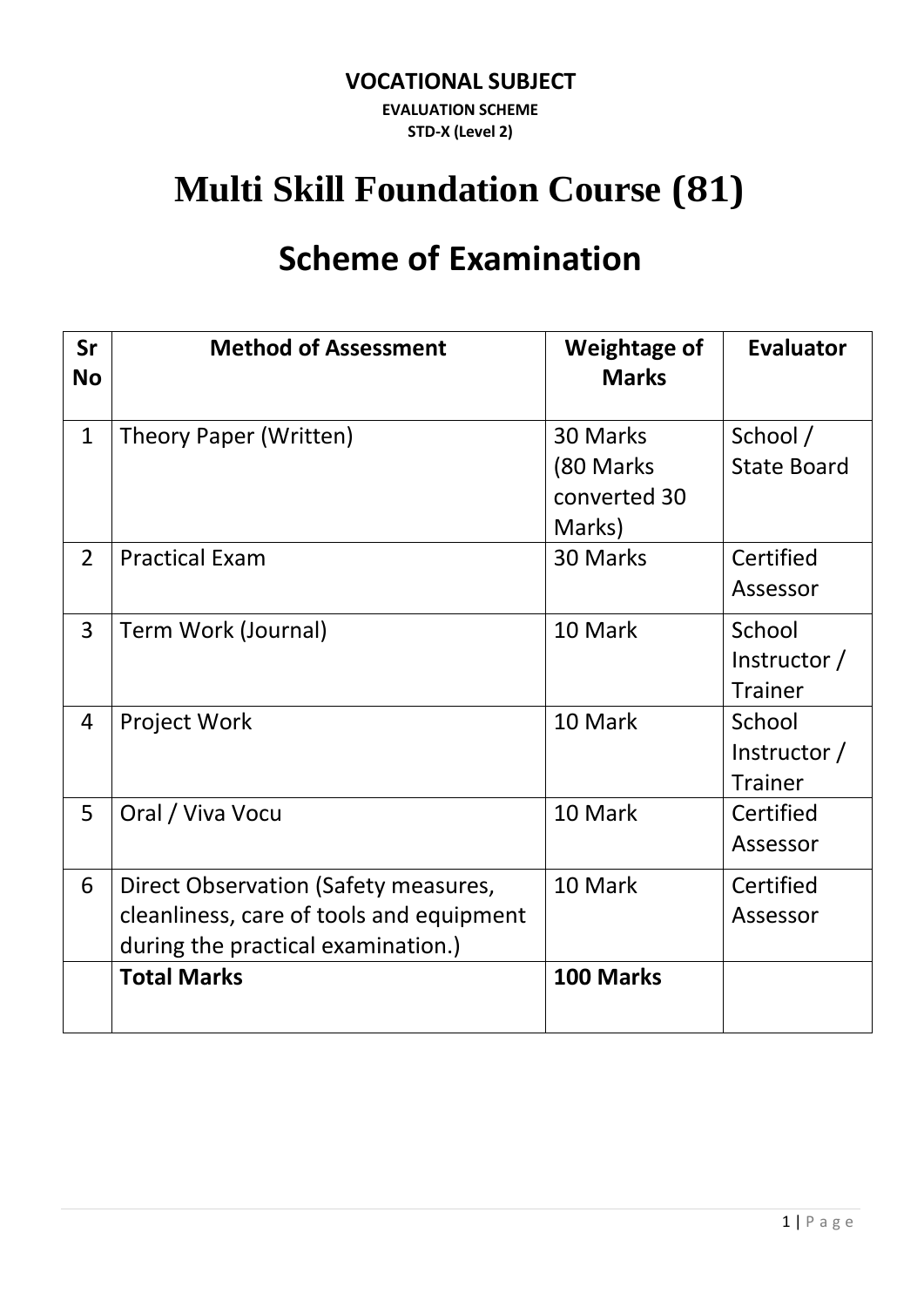# **1] Unit wise Marks Distribution of written test paper**

#### Paper Time: 3 hours Marks: - 80

| Sr. No           |                | <b>Unit (Contains)</b>                              | <b>Mark</b>    | <b>Mark</b><br>With<br>option |
|------------------|----------------|-----------------------------------------------------|----------------|-------------------------------|
| $\mathbf{1}$     |                | <b>Workshop and Engineering Techniques</b>          |                |                               |
|                  | $\mathbf{1}$   | <b>Basic Workshop Tools and Techniques</b>          | 14             | 22                            |
| $\overline{2}$   |                | Basic Techniques in Building Construction           | 6              | 9                             |
| $\overline{2}$   |                | <b>Energy and Environment</b>                       |                |                               |
|                  | $\mathbf 1$    | Introduction to Electrical Techniques and Practices | 14             | 22                            |
| $\overline{2}$   |                | Introduction to Energy Conservation                 | 4              | 6                             |
|                  | 3              | Introduction to Waste Disposal and Recycling        | $\overline{2}$ | 3                             |
| 3                |                | Gardening, Nursery, & Agriculture Techniques        |                |                               |
|                  | $\mathbf{1}$   | Introduction to Nursery technique                   | 16             | 25                            |
| $\overline{2}$   |                | <b>Introduction to Dairy Technology</b>             | 4              | 6                             |
| $\boldsymbol{4}$ |                | Personal Health and Hygiene Techniques              |                |                               |
| $\overline{1}$   |                | Introduction to Health Wellness                     | 12             | 20                            |
|                  | $\overline{2}$ | Community & Environment care                        | 8              | 11                            |
|                  |                | <b>Total</b>                                        | 80             | 124                           |

# **Question wise Marks Distribution of written test paper**

| Sr. No       | <b>Type of Question</b>  | <b>Mark</b> | <b>Mark With option</b> |
|--------------|--------------------------|-------------|-------------------------|
|              | Objective (1 Mark)       | 20          | 20                      |
| 2            | Short (4 Mark)           | 24          | 32                      |
| 3            | Short (8 Mark)           | 16          | 32                      |
| 4            | Long $(10 \text{ Mark})$ | 20          | 40                      |
| <b>Total</b> |                          | 80          | 124                     |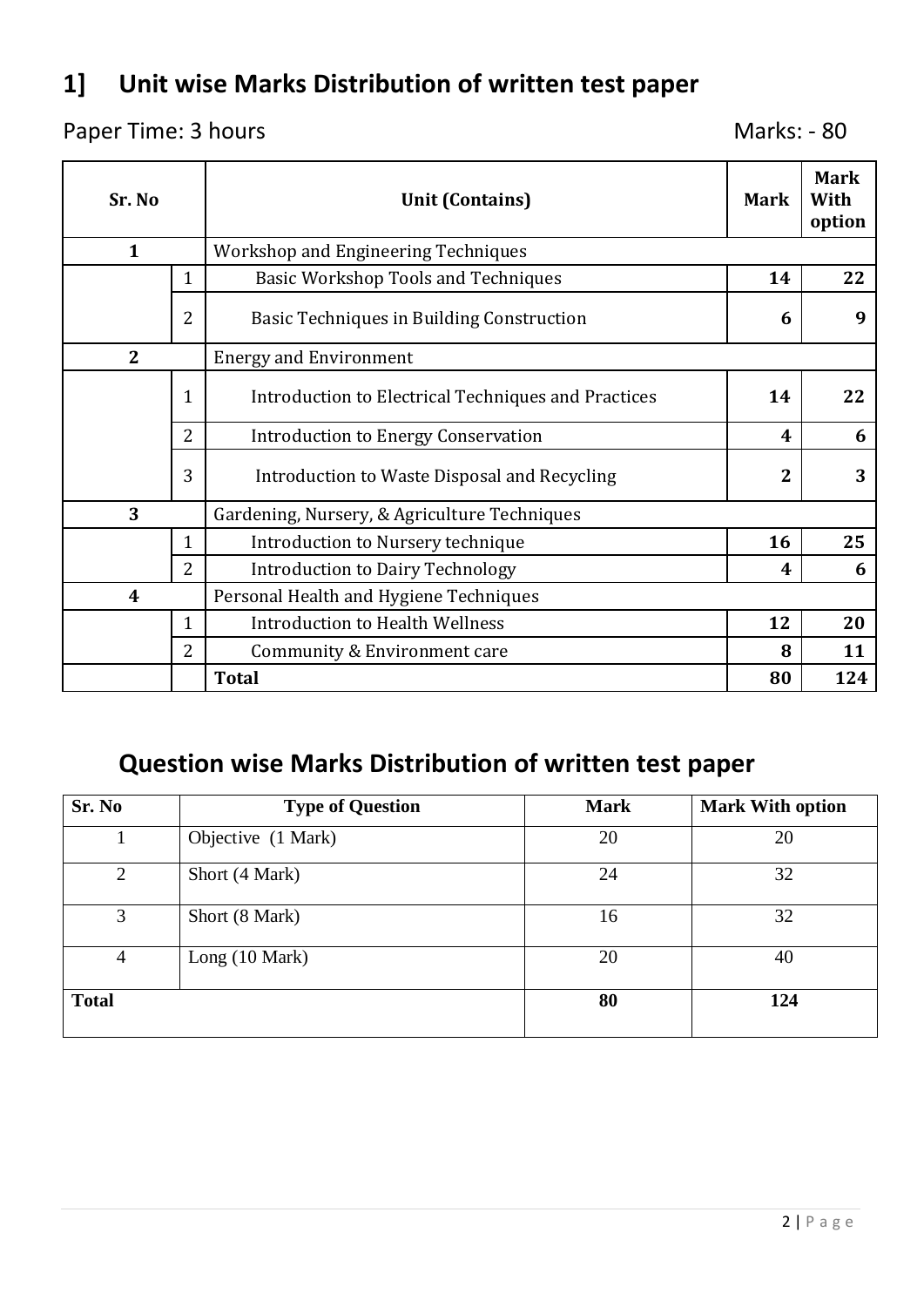### **2] Practical Exam**

| • Practical Time                      | 3 Hours<br>$\bullet$                                                             |
|---------------------------------------|----------------------------------------------------------------------------------|
| <b>Practical Subject</b><br>$\bullet$ | Workshop & Engineering                                                           |
|                                       | <b>Techniques</b>                                                                |
|                                       | Energy & Environment                                                             |
|                                       | Gardening, Nursery, & Agriculture                                                |
|                                       | <b>Techniques</b>                                                                |
|                                       | • Personal Health & Hygiene                                                      |
| $\bullet$                             | Any one practical should be given from the text book by lot system to each group |
| / individual.                         |                                                                                  |
| <b>Total Marks of Practical</b>       | <b>30 Marks</b>                                                                  |

#### **3] Term Work (Journal)**

| • Term Work (Journal) | • Journal maintained by the students during the |
|-----------------------|-------------------------------------------------|
|                       | year.                                           |
| • Term Work (Journal) | • Multi Skill Foundation Course                 |
| Subject               |                                                 |
| • Total Marks         | <b>10 Marks</b>                                 |

#### **4] Project Work**

- The project work given in syllabus is only for guideline.
- Candidate, with approval from the Instructor / Trainer, may choose any one project and prepare it.
- He has full liberty to prepare any useful project other than the mentioned projects.
- He may write a visit report about any nearest Industry and their product.
- One project should be compulsory for each student or a group of maximum 4 students.

| <b>Total Marks</b><br>10 Marks |  |
|--------------------------------|--|
|--------------------------------|--|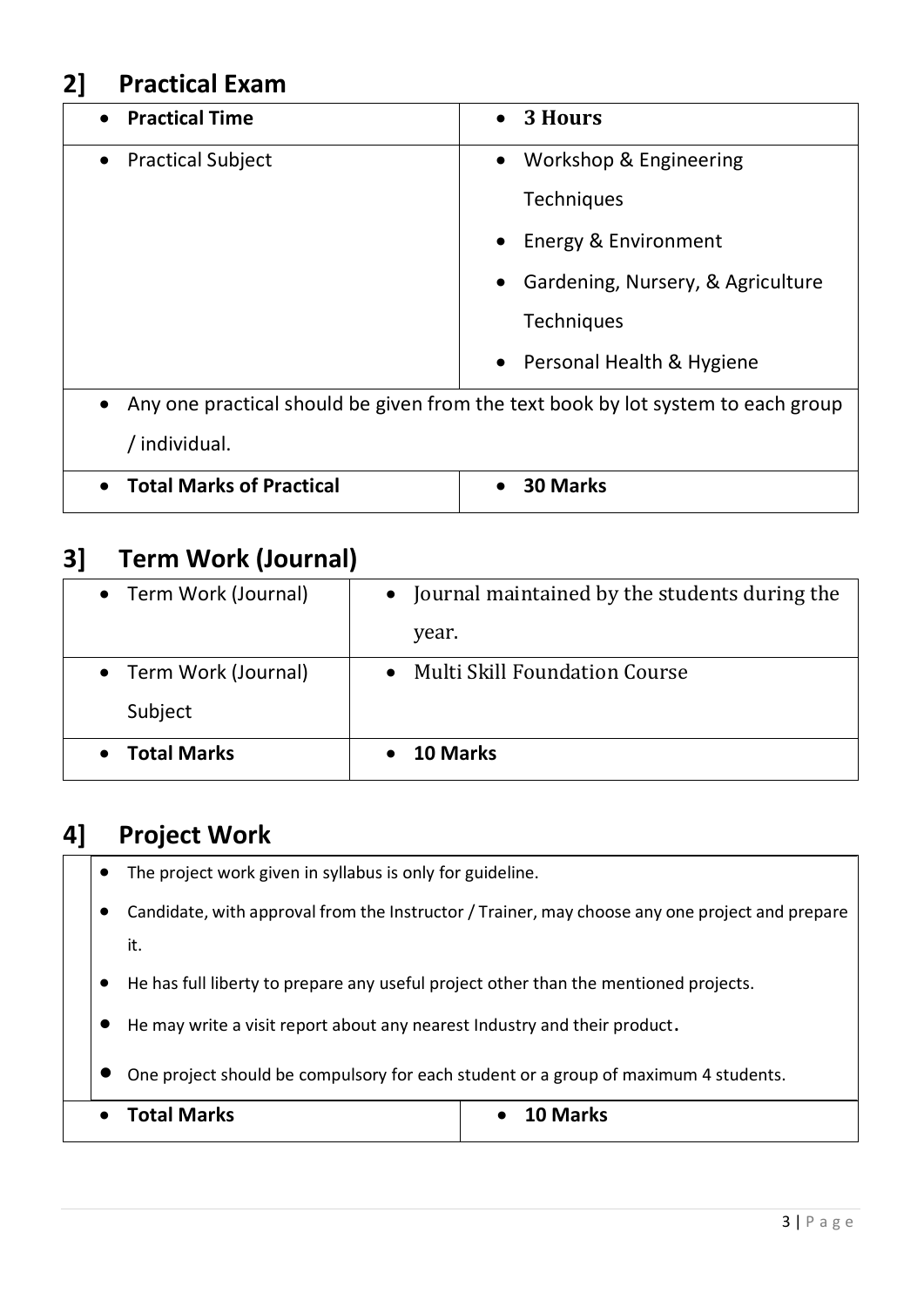### **Blue print of Unit wise Marks distriution**

## **STD-X : Level 2**

### **Multi Skill Foundation Course (81)**

|                             |                                                                         |              |              | Knowledge |              |      |           |              | Understanding  |                |              |           |           | <b>Applications</b> |                |      |              |      |              |               |                        |
|-----------------------------|-------------------------------------------------------------------------|--------------|--------------|-----------|--------------|------|-----------|--------------|----------------|----------------|--------------|-----------|-----------|---------------------|----------------|------|--------------|------|--------------|---------------|------------------------|
|                             |                                                                         |              | 0.B.         |           | S.A.         |      | L.A.      |              | 0.B.           |                | S.A.         |           | L.A.      |                     | 0.B.           |      | S.A.         |      | L.A.         |               | Total                  |
| <b>Sr</b><br>N <sub>0</sub> | Unit                                                                    |              | Questions    | Mark      | Questions    | Mark | Questions | Mark         | Questions      | Mark           | Questions    | Mark      | Questions | Mark                | Questions      | Mark | Questions    | Mark | Questions    | Total<br>Mark | Mark<br>with<br>option |
| $\mathbf{1}$                | <b>Workshop and Engineering Techniques</b>                              |              |              |           |              |      |           |              |                |                |              |           |           |                     |                |      |              |      |              |               |                        |
|                             | Basic Workshop Tools and<br>Techniques                                  | 1            | $\mathbf{1}$ |           |              |      |           | $\mathbf{1}$ | $\mathbf{1}$   |                |              |           |           | $\mathbf{1}$        | $\overline{2}$ | 8    | $\mathbf{1}$ | 10   | $\mathbf{1}$ | 14            | 22                     |
|                             | <b>Basic Techniques in Building</b><br>Construction                     | $\mathbf{1}$ | $\mathbf{1}$ | 4         | $\mathbf{1}$ |      |           |              |                | 4              | $\mathbf{1}$ |           |           |                     |                |      |              |      |              | 6             | 9                      |
|                             | 2 Energy and Environment                                                |              |              |           |              |      |           |              |                |                |              |           |           |                     |                |      |              |      |              |               |                        |
|                             | Introduction to Electrical<br><b>Techniques and Practices</b>           |              |              |           |              |      |           |              |                | $\overline{4}$ | $\mathbf{1}$ |           |           |                     |                | 8    | $\mathbf{1}$ | 10   | 1            | 14            | 22                     |
|                             | Introduction to Energy<br>Conservation                                  |              |              | 4         | $\mathbf{1}$ |      |           |              |                |                |              |           |           | 1                   | $\overline{2}$ |      |              |      |              | 4             | 6                      |
|                             | Introduction to Waste Disposal<br>and Recycling                         | $\mathbf{1}$ | $\mathbf{1}$ |           |              |      |           | 1            | $\overline{2}$ |                |              |           |           |                     |                |      |              |      |              | 2             | 3                      |
|                             | 3 Gardening, Nursery, & Agriculture Techniques                          |              |              |           |              |      |           |              |                |                |              |           |           |                     |                |      |              |      |              |               |                        |
|                             | Introduction to Nursery<br>technique                                    | 1            | $\mathbf{1}$ |           |              |      |           |              |                | $\overline{4}$ | $\mathbf{1}$ |           |           | $\mathbf{1}$        | $\overline{2}$ | 8    | $\mathbf{1}$ | 10   | $\mathbf{1}$ | 16            | 25                     |
|                             | Introduction to Dairy Technology                                        | $\mathbf{1}$ | $\mathbf{1}$ | 4         | $\mathbf{1}$ |      |           | $\mathbf{1}$ | $\mathbf{1}$   |                |              |           |           |                     |                |      |              |      |              | 4             | 6                      |
|                             | 4 Personal Health and Hygiene Techniques                                |              |              |           |              |      |           |              |                |                |              |           |           |                     |                |      |              |      |              |               |                        |
|                             | <b>Introduction to Health Wellness</b>                                  | 1            | $\mathbf{1}$ |           |              |      |           |              |                |                |              |           |           | $\mathbf{1}$        | 1              | 8    | 1            | 10   | $\mathbf{1}$ | 12            | 20                     |
|                             | Community & Environment care                                            | $\mathbf{1}$ | $\mathbf{1}$ | 4         | $\mathbf{1}$ |      |           | $\mathbf{1}$ | $\mathbf{1}$   | $\overline{4}$ | $\mathbf{1}$ |           |           | 1                   | 1              |      |              |      |              | 8             | 11                     |
|                             | <b>Total</b>                                                            | 1            | 7            | 4         | 4            | 8    |           | 1            | 5              | 4              | 4            | ${\bf 8}$ |           | $\mathbf{1}$        | 8              | 8    | 4            | 10   | 4            | 80            | 124                    |
|                             |                                                                         |              |              |           |              |      |           |              |                |                |              |           |           |                     |                |      |              |      |              |               | 124                    |
| Note:<br>$\bullet$          | O.B- Objective<br>S.A.- Short answer type $(3 \& 4 \text{ marks})$      |              |              |           |              |      |           |              |                |                |              |           |           |                     |                |      |              |      |              |               |                        |
| $\bullet$                   | L.A.- Long answer type (10 marks)                                       |              |              |           |              |      |           |              |                |                |              |           |           |                     |                |      |              |      |              |               |                        |
| $\bullet$                   | All the paper setters are expected to change the blue print every time. |              |              |           |              |      |           |              |                |                |              |           |           |                     |                |      |              |      |              |               |                        |

- **O.B- Objective**
- **S.A.- Short answer type (3 & 4 marks)**
- **L.A.- Long answer type (10 marks)**
-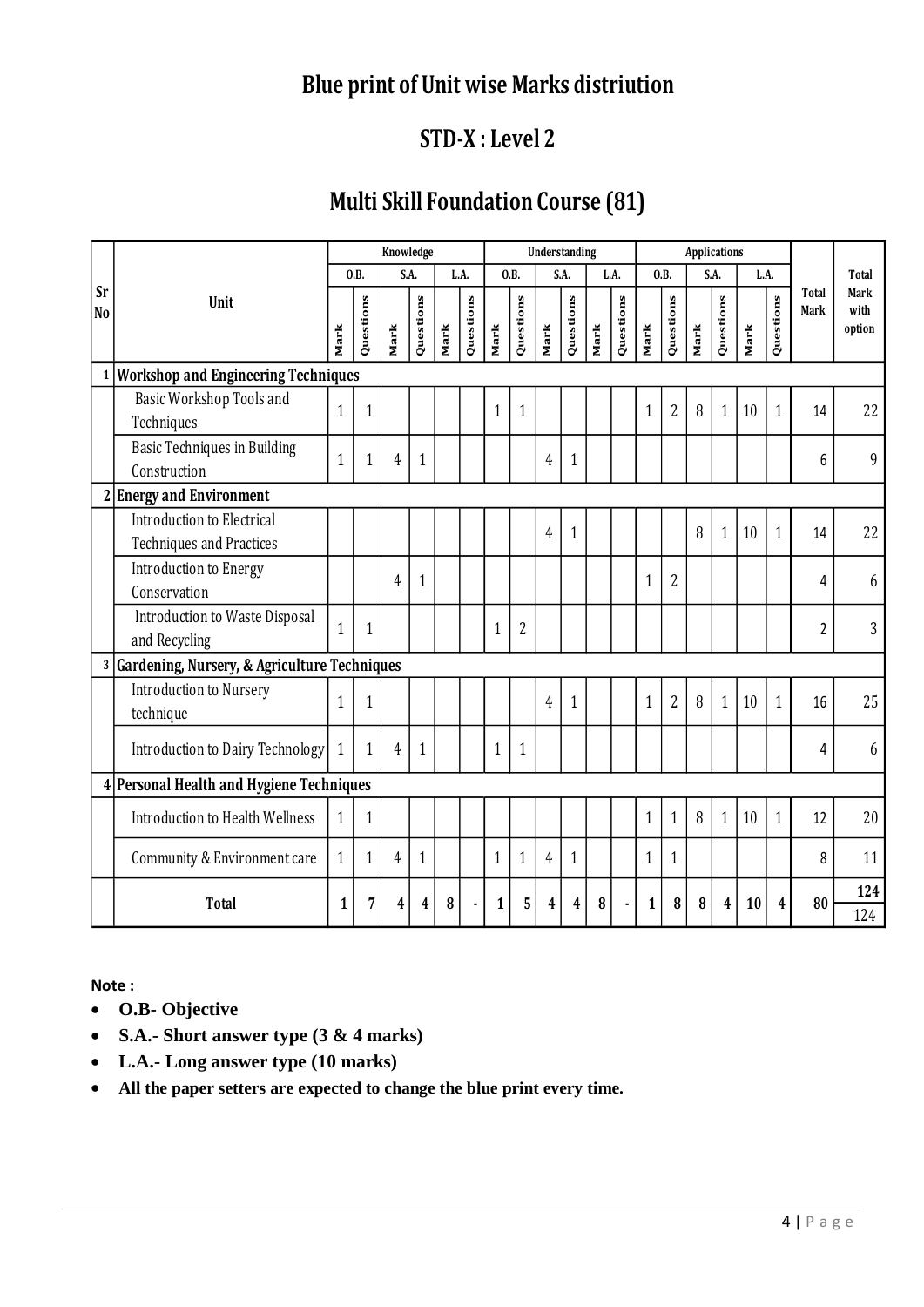# **Pattern of Question Paper STD- X (Level-2) Multi Skill Foundation Course (81)**

|    | Time: 3 hrs.                                                                                                                                     |                                                                                   | Marks: 80 |
|----|--------------------------------------------------------------------------------------------------------------------------------------------------|-----------------------------------------------------------------------------------|-----------|
|    | Notes: 1. All questions are compulsory.<br>2. Draw diagrams wherever necessary.<br>3. Drawing supplement should be attached to main answer book. |                                                                                   |           |
|    |                                                                                                                                                  | 1 A) Select the correct alternative and rewrite the sentence / Fill in the Blanks | 5         |
|    |                                                                                                                                                  |                                                                                   |           |
|    |                                                                                                                                                  |                                                                                   |           |
|    |                                                                                                                                                  |                                                                                   |           |
|    |                                                                                                                                                  |                                                                                   |           |
|    |                                                                                                                                                  |                                                                                   |           |
| 5. |                                                                                                                                                  |                                                                                   |           |
|    | $Q. 1 B$ ) State the following statement is true or false.                                                                                       |                                                                                   | 5         |
|    |                                                                                                                                                  |                                                                                   |           |
|    |                                                                                                                                                  |                                                                                   |           |
| 4. |                                                                                                                                                  |                                                                                   |           |
| 5. |                                                                                                                                                  |                                                                                   |           |
|    | Q.1 C) Match the following pairs.                                                                                                                |                                                                                   | 5         |
|    |                                                                                                                                                  | B)<br>D)                                                                          |           |
|    |                                                                                                                                                  |                                                                                   |           |